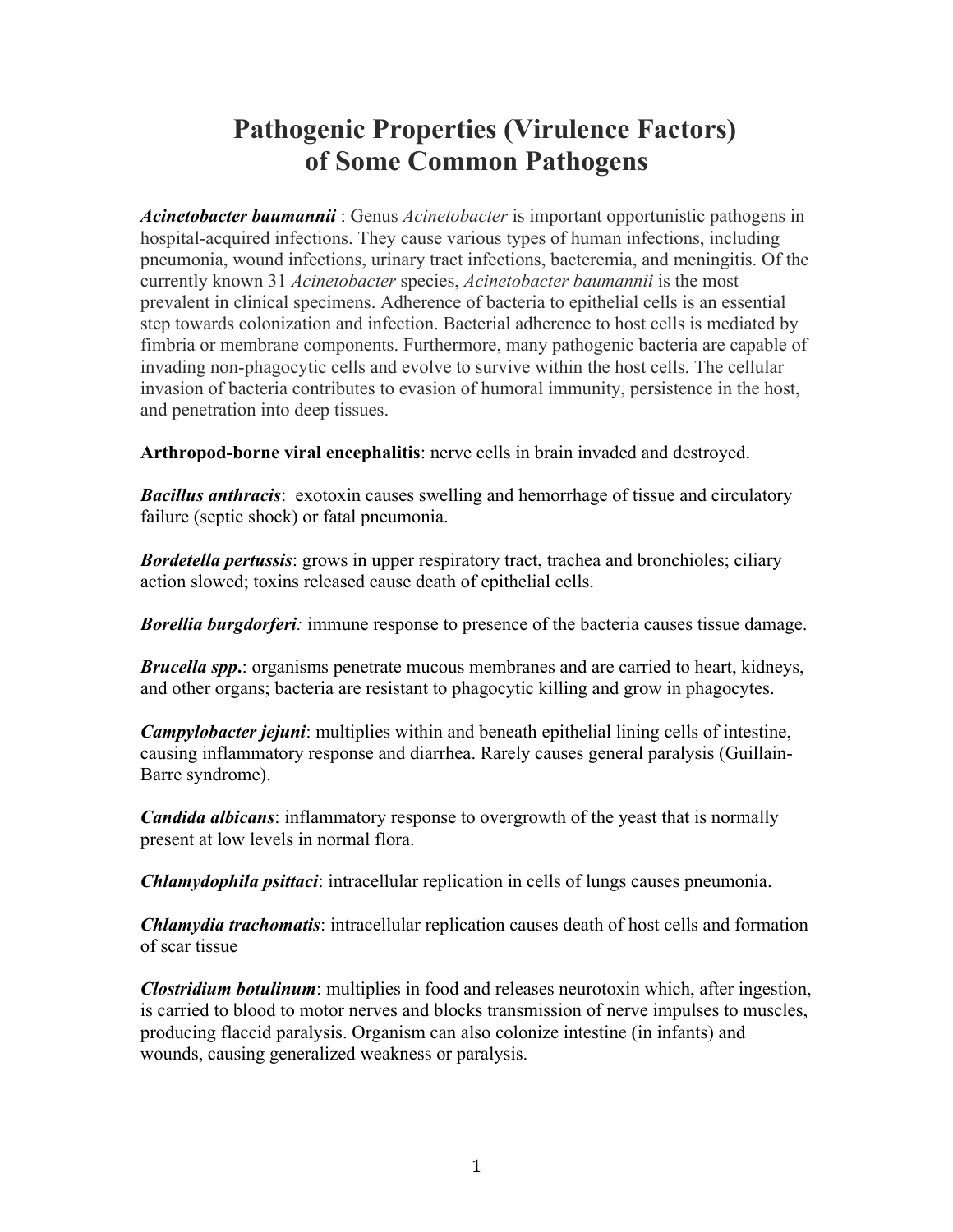*Clostridium difficile*: toxins kill intestinal epithelial cells and cause small patches called pseudomembranes, composed of dead epithelium, inflammatory cells, and clotted blood, to form on the intestinal wall.

*Clostridium perfringens***:** a) in gas gangrene: grows in dead and poorly oxygenated tissue, releases alpha-toxin that kills cells (b) in food poisoning: toxin causes abdominal cramps and watery diarrhea.

*Clostridium tetani*: exotoxin acts against nerve cells that normally inhibit muscle contraction, causing constant contraction of muscle (state of tetanus).

*Coccidioides immitis*: grows in lungs, inflammatory response damages tissue. Allergy to fungal antigens causes painful nodules and joint pain.

**Common cold viruses**: viruses kill cells of upper respiratory epithelium.

*Corynebacterium diphtheriae*: infection is in upper respiratory tract (often throat); exotoxin absorbed into blood, kills heart, kidney and nerve cells by blocking protein synthesis.

*Cryptococcus neoformans*: infection starts in lungs, disseminates via blood to meninges and other parts of body. Capsule inhibits phagocytosis.

*Cryptosporidium parvum*: invades intestinal epithelial cells, causing inflammatory response. Secretion of water and electrolytes increases, absorption of nutrients decreases.

**Cytomegalovirus (CMV)**: damages many kinds of tissues, e.g. eyes, brain, liver. Latent infection can reactivate and cause tissue necrosis.

**Dengue viruses**: target cells of viruses are monocytes and macrophages. First infection sets up immune response; in subsequent infection (with different strain of virus) antibodies promote viral uptake by macrophages. Death of macrophages releases chemicals that cause leaky capillaries and shock similar to a bacterial septic shock. May be fatal.

*Entamoeba histolytica*: enzymes released allow penetration into intestinal wall and blood vessels, sometimes on to liver and other organs.

*Enterococcus faecium* : colonizes the large intestines. Risk factors for enterococcal infections are urinary or intravascular catheterization in addition to long-term hospitalization with broad-spectrum antibiotics. This bacterium has developed multidrug antibiotic resistance and uses colonization and secreted factors in virulence (enzymes capable of breaking down fibrin, protein and carbohydrates to regulate adherence, bacteriocins to inhibit competitive bacteria, for examples)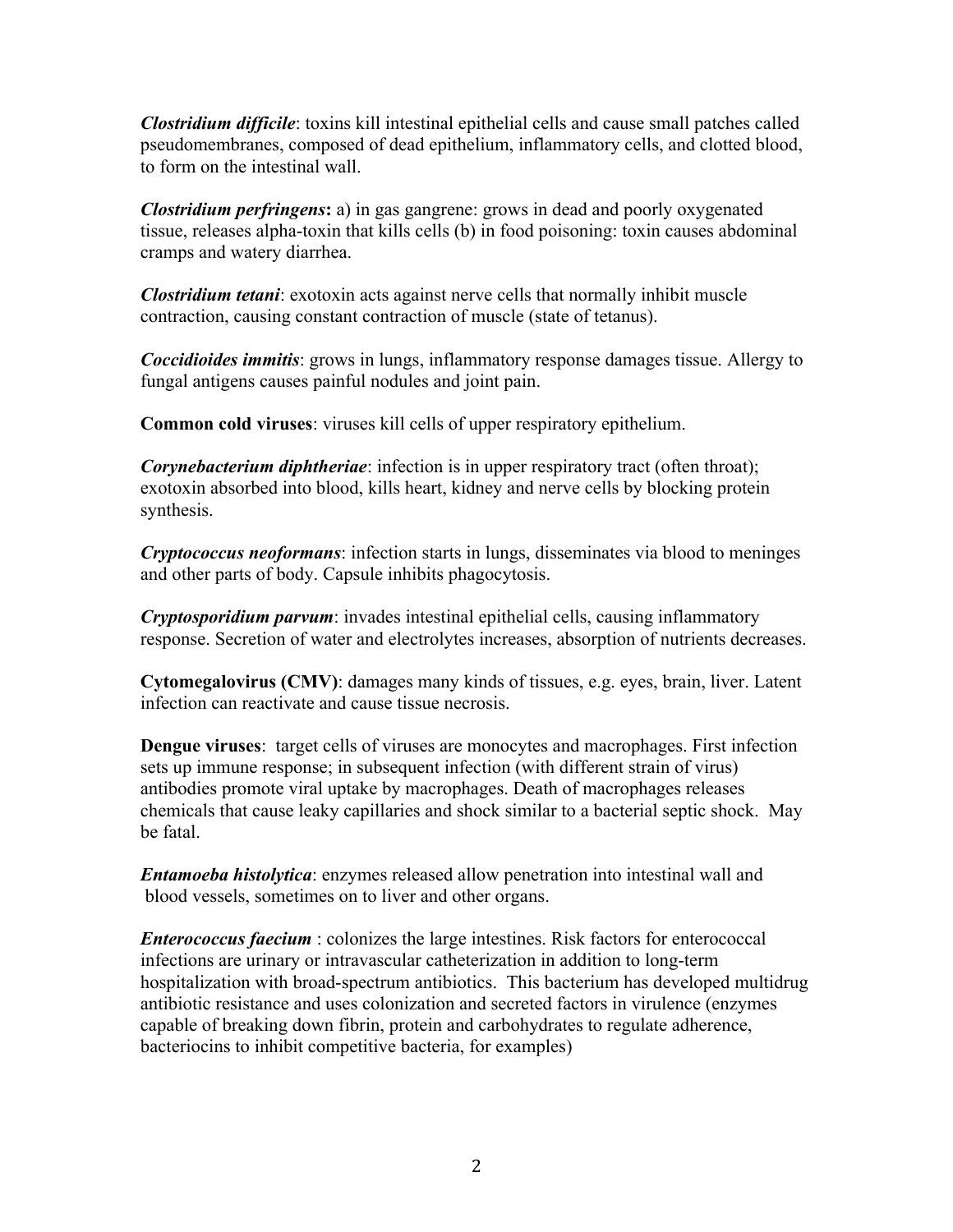**Epstein-Barr Virus (EBV)**: Infects epithelium of throat and salivary ducts, latent infection of B lymphocytes, rarely causes hemorrhage of enlarged spleen.

*Escherichia coli*: release of toxins; invasion of tissue. In cystitis, bacteria attach by fimbriae to epithelium, cause inflammation and sloughing of cells. Can spread to kidneys by ureters, potential kidney failure.

*Francisella tularensis*: disseminates throughout body by growing and traveling in phagocytes.

*Giardia lamblia*: damages intestinal mucosa.

*Haemophilus influenzae*: capsule prevents phagocytosis of bacterial cells. Has specific adherence factors for conjunctiva (eye infection is "pinkeye"). In meningitis, human inflammatory response causes swelling of brain

*Helicobacter pylori:* organisms survive the acidity of stomach juices by producing a powerful urease. Upon reaching the layer of mucus, they penetrate to the epithelial surface, where bacterial products incite an inflammatory response. Thinning of the mucus layer occurs, and 10% to 20% of infected individuals develop ulcerations. Only a small percentage develop cancer, but more than 90% of individuals with stomach cancers are infected with this bacterium.

**Hepatitis viruses**: destroy liver cells.

**Herpes simplex viruses**: multiplies in epithelium, producing cell destruction and blisters. Persists in sensory nerves, reactivation stress-related.

*Histoplasma capsulatum*: grows as yeast in lungs, multiplies in phagocytes, granulomas form, may disseminate in people with immune deficiency.

**Human Immunodeficiency virus (HIV)**: infects and kills CD4 lymphocytes and macrophages, slowly destroying ability of immune system to fight infections and cancers.

**Human papillomaviruses**: infect deep layer of epithelium; cancer-associated types integrate into host chromosome.

**Influenza viruses**: Infection of respiratory epithelium. Cells destroyed. Secondary bacterial infection often follows.

*Klebsiella pneumoniae*: colonization of alveoli stimulates inflammatory response; plasma, blood, and WBCs fill alveoli (pneumonia). Destruction of lung tissue and abscess formation, infection carried by blood to other organs.

*Legionella pnemophila*: multiplies within phagocytes; death of these and other cells is followed by sloughing of cells lining the alveoli, tissue necrosis, and small abscesses.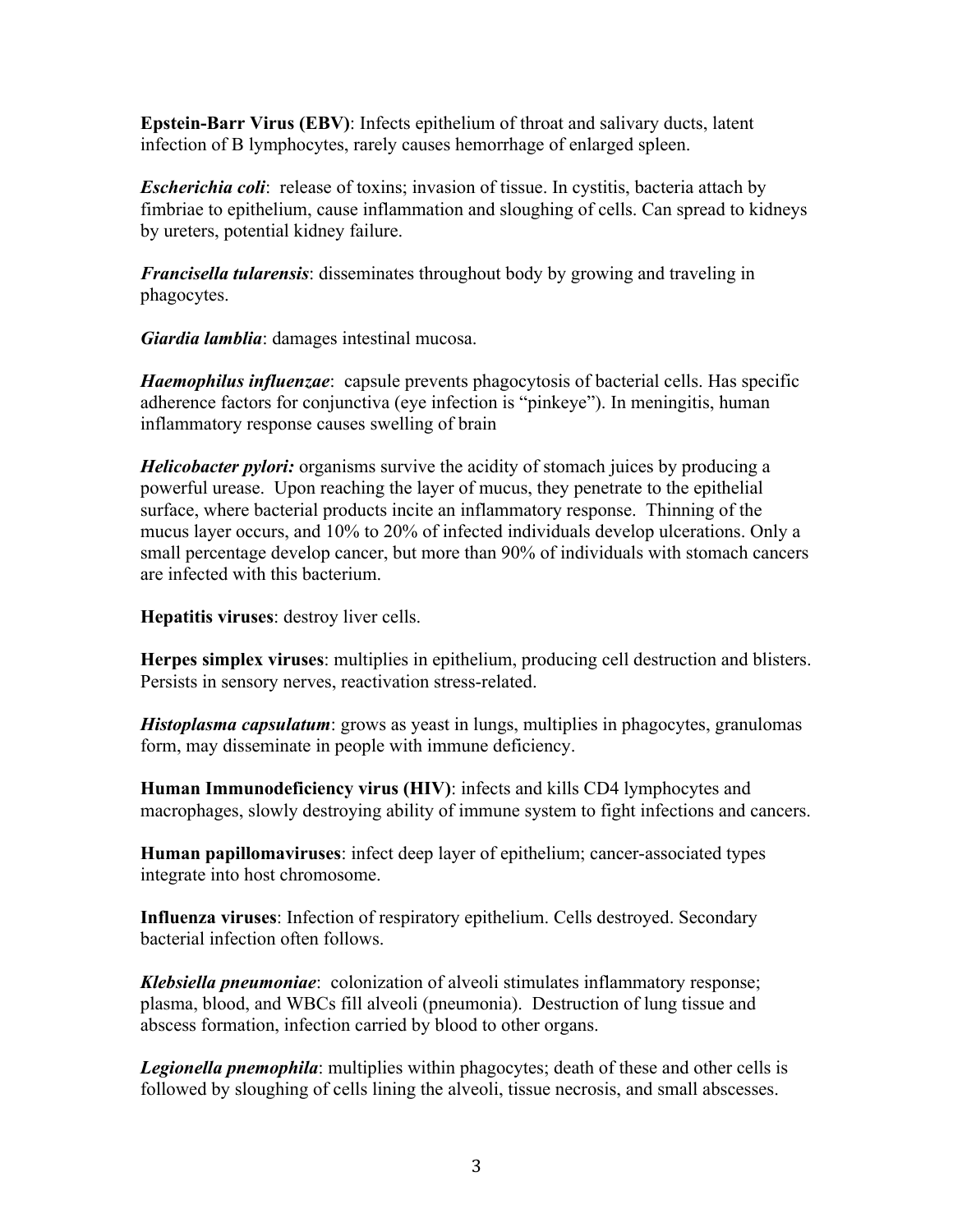*Listeria monocytogenes*: ingested cells penetrate intestinal mucosa and enter bloodstream, carried to meninges, causing meningitis; in pregnancy, crosses placenta and may fatally infect a fetus.

**Mumps**: virus initially replicates in upper respiratory system, then disseminates to salivary glands and other organs. Inflammatory response to cell destruction causes swelling and pain.

*Mycobacterium leprae*: invasion of small nerves of skin, attack of immune cells against infected nerves produces nerve damage, leading to deformity; multiplies in macrophages.

*Mycobacterium tuberculosis***:** colonization of alveoli causes inflammatory response; organisms picked up by macrophages and carried alive to other body tissues.

*Neisseria gonorrhoeae*: attach to epithelial cells by fimbriae (pili) that also block phagocytosis; causes inflammation and scarring.

*Neisseria meningitidis*: adhere to upper respiratory tract by fimbriae (pili), enter bloodstream, carried to meninges and CSF, inflammation causes swelling that blocks drainage of CSF from brain, increased pressure impairs brain function, endotoxin release causes shock.

*Plasmodium spp***.**: infected RBCs rupture, releasing fever-causing toxins; infected RBCs stick to each other and to walls of capillaries; vessels plug up, depriving tissues of oxygen; spleen enlarges.

*Pneumocystis carinii*: causes alveoli to fill with fluid, macrophages, and *P. carinii*; alveolar walls thicken, impairing gas exchange.

**Poliomyelitis (polio***):* first infects throat and intestine, enters motor neurons of brain and spinal cord, infected neurons lyse upon release of mature virus

*Pseudomonas aeruginosa*: releases multiple toxins and enzymes. Usually requires previously damaged tissue or impaired body defenses.

.

**Rabies virus**: travels via nerves to central nervous system, damages neurons, spreads via nerves to heart and other organs.

*Rickettsia prowazekii*: intracellular parasite in endothelial cells of arteries, veins, and capillaries. Causes blood clots that lead to gangrene of extremities, nose, ears and genitalia.

*Rickettsia rickettsii*: infects and damages capillary walls, vascular lesions and endotoxin cause disease.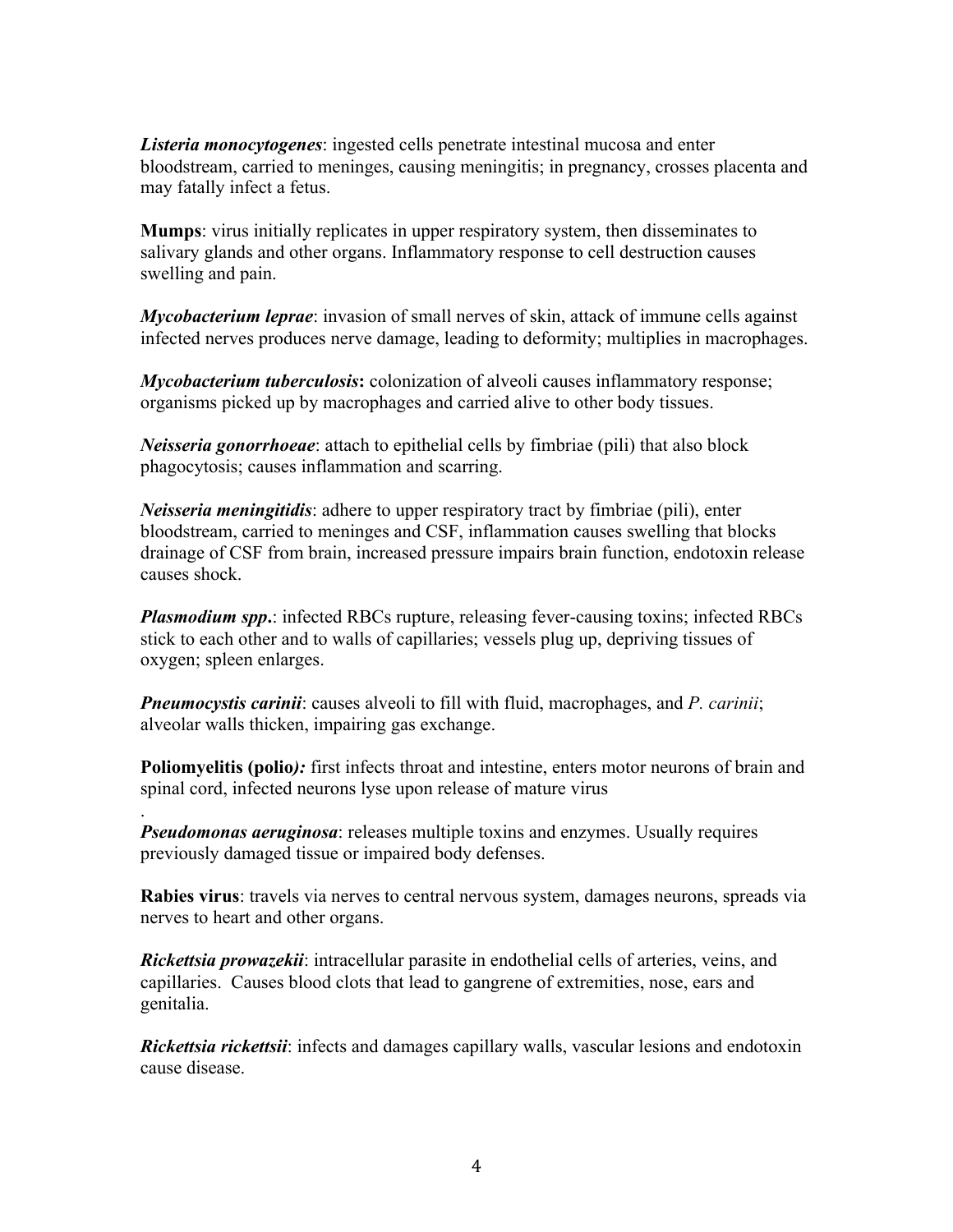**Ringworm fungi**: enzyme keratinase dissolves keratin of skin, hair and nails.

**Rotaviruses**: Infect epithelial cells that line upper part of small intestine, causing cell death and decreased production of digestive enzymes.

**Rubella virus (German measles):** virus first replicates in upper respiratory tract, disseminates to all parts of the body, crosses placenta, damages embryo or fetus.

**Rubeola virus (Measles):** virus first multiplies in respiratory tract then carried by blood to skin, lung, brain. Secondary bacterial infection of lungs and ears. Possible brain damage.

*Salmonella enteritidis* **(***Salmonella enterica* **serotype enteritidis)** invades lining and wall of lower small intestine and large intestine; inflammatory response causes increased fluid secretion (diarrhea)

*Salmonella typhi* **(***Salmonella enterica* **serotype typhi)**: multiples within macrophages, carried by blood throughout body, causes abscesses, septicemia, intestinal rupture and hemorrhage.

*Shigella spp.*: invades and multiplies within intestinal epithelial cells, causing death of cells, intense inflammation, and ulcerations of intestinal lining

*Staphylococcus aureus*: capsule (inhibits phagocytosis), coagulase (clots in capillaries keep away phagocytes),exfoliatin (scalded skin syndrome), hyaluronidase (spreads infection), leukocidin (kills WBCs) lipase (breaks down fats) proteases (degrade collagen and other tissue proteins, toxic shock syndrome toxin (causes rash, diarrhea, and shock by acting as a superantigen that causes cytokine release and low blood pressure), entertoxin (causes food poisoning), and other virulence factors.

*Streptococcus pnemoniae*: colonization of alveoli stimulates inflammatory response; plasma, blood, and WBCs fill alveoli (pneumonia).

*Streptococcus pyogenes*: capsule and M protein inhibit phagocytosis, protein F aids attachment to mucous membranes, multiple enzymes released.

*Toxoplasma gondii*: penetrates host cells, causing necrosis, crosses placenta, damaging fetus.

*Treponema pallidum*: primary lesion, or chancre, appears at site of inoculation, heals after 2 to 6 weeks. This bacterium invades the blood vessel system and is carried throughout body, eventually damaging brain, arteries, and peripheral nerves.

*Trichomonas vaginalis*: pinpoint hemorrhages and inflammation suggest mechanical trauma from the motile organisms; exact mechanism unknown.